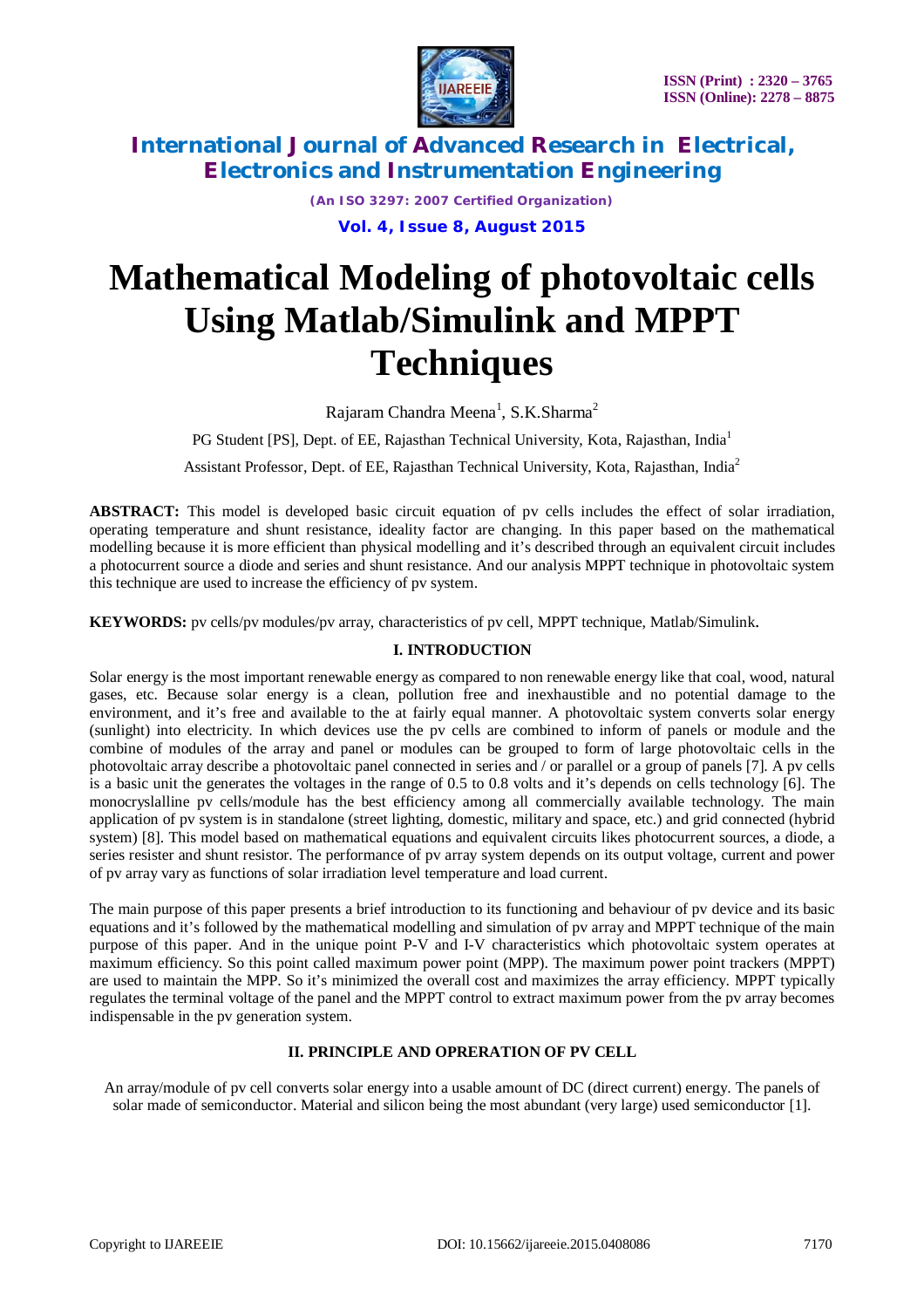

*(An ISO 3297: 2007 Certified Organization)*

**Vol. 4, Issue 8, August 2015**



The p-n junction exposed to light, photons with energy greater than the gap of energy are absorbed, causing the emergence of electron-hole pairs. There carriers are separated under the influence of electric fields within the junction. Creating a current that is proportional to incidence of solar irradiation [3]. Being exposed to the sunlight, photons with energy of the semiconductor creates some electrons-hole pair proportional to the incident irradiation [4]. The light generated current is acted as a constant current source supplying the current to either the junction or a useful load depending on the junction characteristics and the value of the external load resistance. This phenomenon depends on the semiconductor material and on the wavelength of the incident light. The rate of generation of electric carries depends on the flux of incident light and the capacity of absorption of semiconductor. The capacity of absorption depends mainly on the semiconductor band gap, on the reflectance of the cell surface (that depends on the shape and treatment of the surface). The value of series resistance is very low, but the value of parallel resistance is infinity.

#### **III. CHARACTERISTICS OF PV CELL**

The I-V and P-V characteristics of pv/solar cell are shown in figure.

The fundamental parameters rated to pv cells are short circuit (Isc), open circuit voltage (Voc), maximum power point (MPP), the efficiency of pv cell and fill factor.



That may be increase or decrease output power due to all parameters used in pv cell like irradiation, temperature, series resistance, parallel resistance, ideality factor, saturation current etc.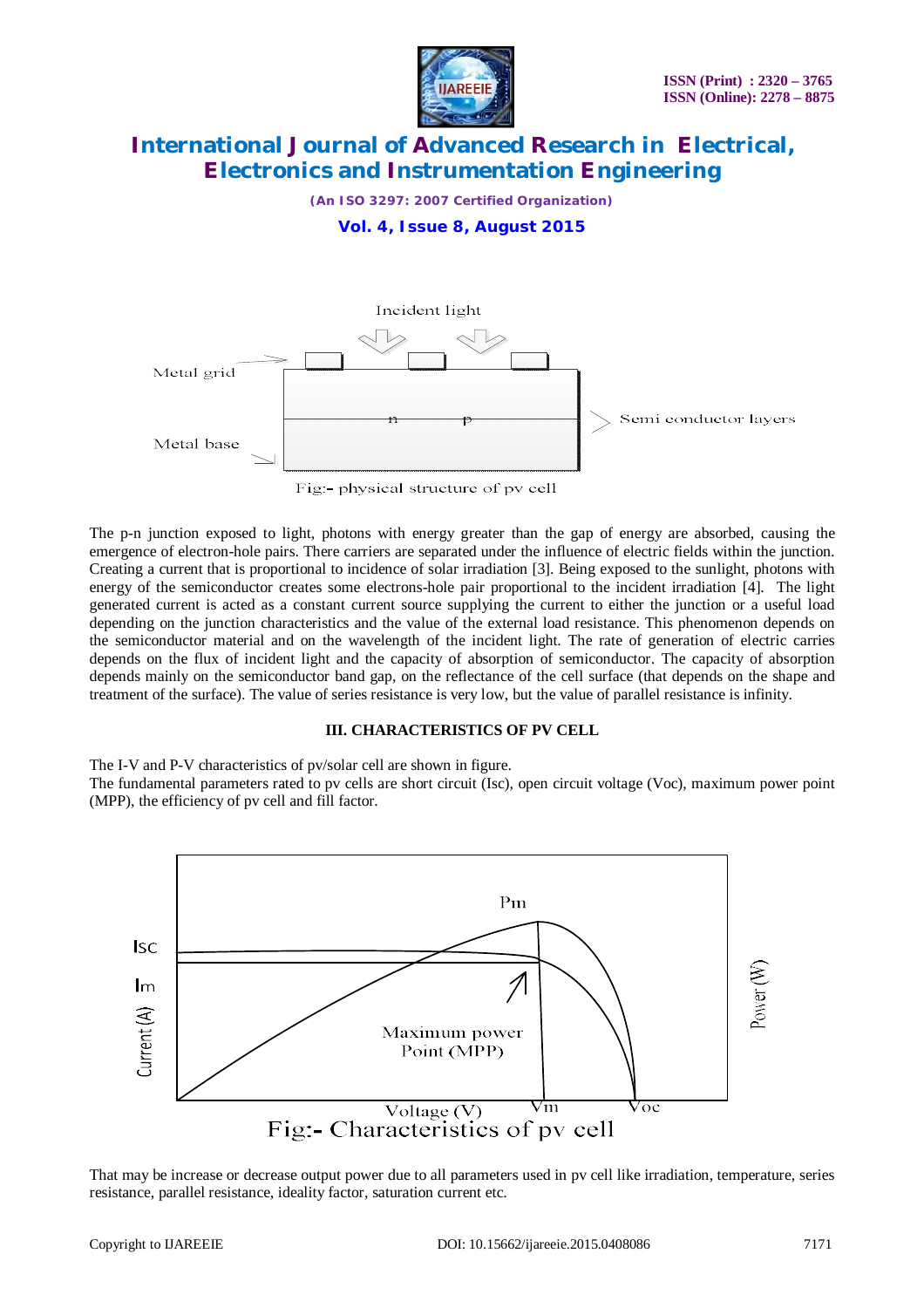

*(An ISO 3297: 2007 Certified Organization)*

**Vol. 4, Issue 8, August 2015**

#### **IV. MATHEMATICAL MODELING OF PV CELL**

The equivalent circuit diagram of pv cell is shown below in figure. It includes a current source  $(I_{ph})$ , diode (D), a series resistance  $(R_s)$ , and shunt resistance  $(R_{sb})[2]$ .



Fig. - Circuit diagram of pv cell

The equivalent circuit based model is mainly used for the MPPT technologies. In mathematical equations in pv cell/module used following nomenclature.

Vpv is the output voltage, V Ipv is output current, A Tn is the reference temperature T is the operating temperature in Kelvin  $Is = Io$  is the saturation current  $(A)$ Isc is the short circuit current  $I_{\text{O}_R}$  is the cell reverse saturation current at a reference temperature Iph is the light generated current or photon current  $A = B$  is the ideality factor K is the Boltzmann constant  $(1.3805 * 10^{-23}$  J/K) q is electron charge  $(1.6*10^{-19}C)$ Rs is the series resistance Rsh is the shunt resistance Ns is the number of cells connected in series Np is the number of cells connected in parallel Eg is the band gap energy (1.1 eV) Ki is a cell's short circuit temperature coefficient G is the irradiance  $(W/m^2)$ The voltage, current (V-I) characteristic equation of pv/solar cell is given by- $I = Iph - Io \left( exp \frac{q.(V + IRs)}{N I K T} \right)$  $\frac{V+IRs)}{N.K.T}$  – 1) –  $\frac{(V+IRs)}{Rsh}$  $\frac{1}{\text{Rsh}}$  (1) Where photon current is-Iph= (Isc + Ki (T-Tn)) $\frac{G}{100}$  (2) The cell's saturation current varies with cell temperature, which is- Is<sub>(T)</sub>= Is( $\frac{T}{Tn}$ )<sup>3</sup>\*exp [ $\frac{Eg}{Vt}$ ( $\frac{T}{Tn}$  $\frac{1}{\text{Tr}}$  - 1)] (3) Vt is called thermal voltage- $Vt = K.T/q$  (4) The current output of pv module is- Ipv= Np\*Iph-Np\*Io[ $\exp{\frac{q*(Vpv+IRs)}{Ns.A.K.T}}$ }-1] (5)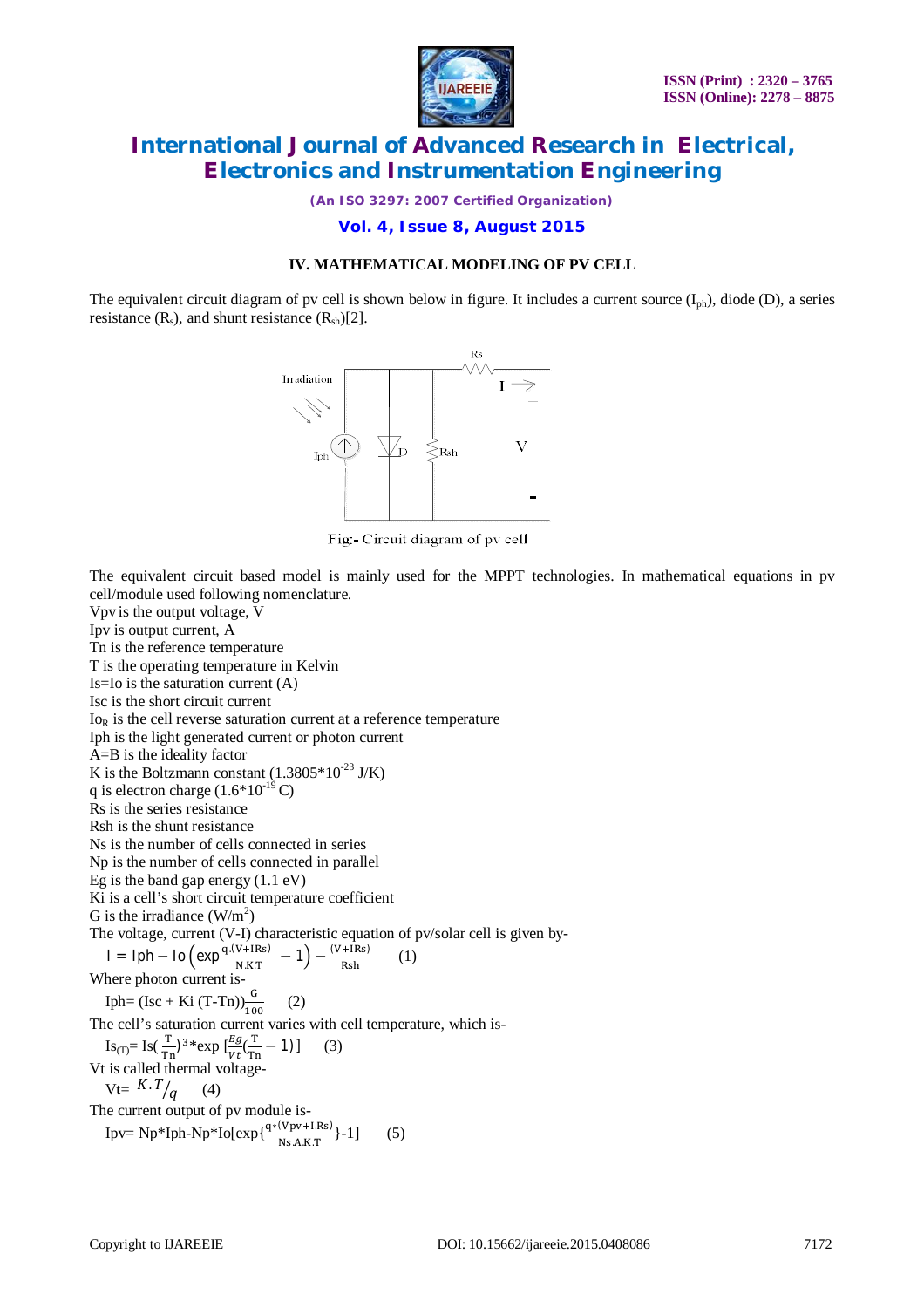

*(An ISO 3297: 2007 Certified Organization)*

#### **Vol. 4, Issue 8, August 2015**

#### **V. MAXIMUM POWER POINT TRACKING**

MPPT is an algorithm that included in charge controllers used for extracting maximum available power from pv cell/module under certain conditions. This voltage at which pv cells/module can provide maximum power is called maximum power point (or peak power voltage)[11]. The output power depends on it radiation, temperature and it's parameters and product of voltage and current.

#### **PERTURB AND OBSERVE (P&O) METHOD:-**

P&O is mostly used algorithm for MPPT. And it operated by the periodically perturbing (increasing or decreasing). It involves introducing perturbation in power operating voltage. In this algorithm if the power has increased, it keeps same direction (increase voltage) otherwise, changes its direction (decrease voltage). This process is repeated at each MPP tracking step until the MPP is reached. After reaching the MPP, the algorithm naturally oscillates around its correct value. It means power decreases then continue vary the voltage or current in the reverse direction.



Fig:- Flow chart for P&O method

#### **INCREMENTAL CONDUCTANCE METHOD:-**

The P&O method is not sufficient for all condition of the MPP, and it fail under continues changing environment condition. So overcome this condition we use incremental conductance method. In this method used to derivative of the current with respect to the voltage to reach the maximum power point (MPP). This maximum power should be equal to  ${di}/{dv} = -i/v$ . The variation in the voltage towards biggest or smallest value it also be affected the power value. If power increase then should continue in the same direction. If power decrease then should be reverse direction.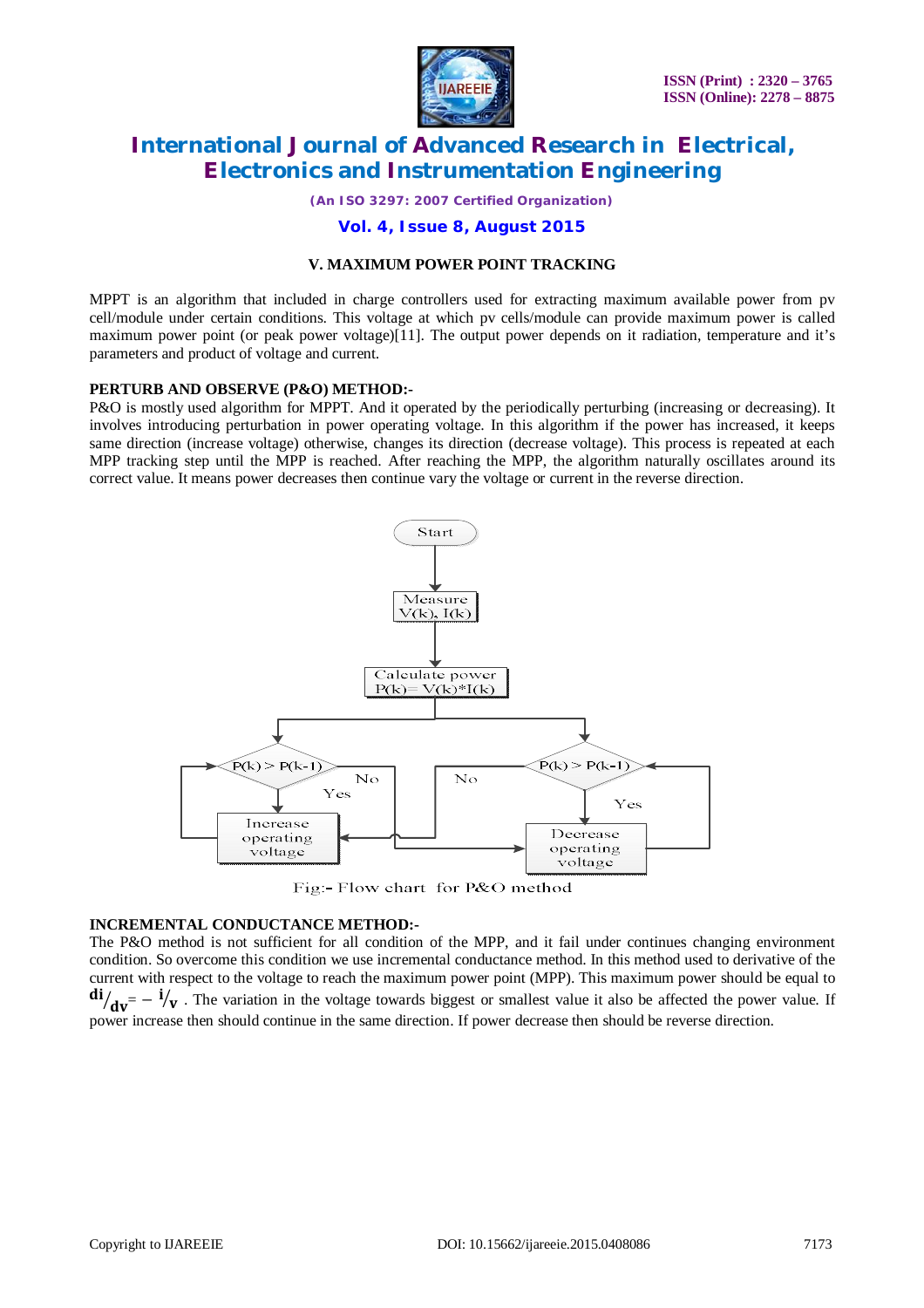

*(An ISO 3297: 2007 Certified Organization)*

### **Vol. 4, Issue 8, August 2015**



Fig.- Flow chart of Incremental conductance method

#### **VI. SIMULINK PV MODEL**

The blocks of the model are developed using MATLAB/Simulink based on mathematical equations [5]. The photovoltaic model and circuits that can be used in simulation of power conversion for its applications and shows the different conditions related to physical and environmental to estimate the electrical behaviour of the pv cell [9]. The simulation model of photo current (Iph) as shown in below-



Fig :- Simulation model of calculation of Iph

And the Simulation model of reverse saturation current (Is) is-